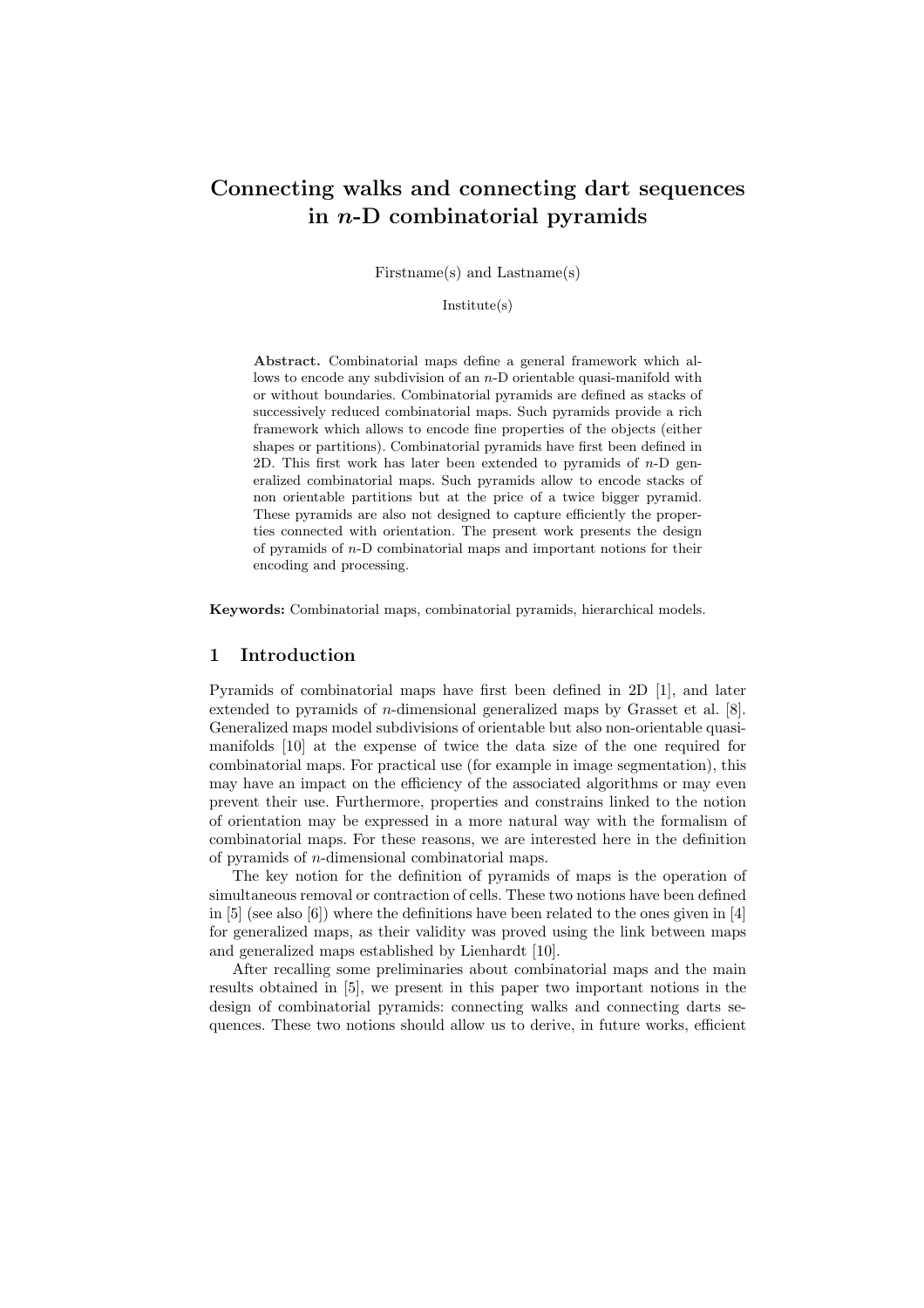encoding schemes and operations on pyramids of n-D maps the same way Brun and Kropatsch did for 2-dimensional combinatorial pyramids in [2]. Intuitively, a whole pyramid of successively reduced  $n$ -maps may be represented implicitly by a single map and little additional information. In this context, connecting walks which are introduced in Section 4, somehow fill the gap between two consecutive levels of the pyramid, whereas connecting dart sequences link any level of a pyramid of map to the bottom one (or equivalently to any other level). The definition of the latter sequence as well as a discussion of its expected use are given in Section 5.

### 2 Maps and generalized maps in dimension  $n$

An *n*-G-map is defined by a set of basic abstract elements called *darts* connected by  $(n + 1)$  involutions. More formally:

Definition 1 (*n*-G-map [10]) Let  $n \geq 0$ , an *n*-G-map is defined as an  $(n+2)$ tuple  $G = (\mathcal{D}, \alpha_0, \dots, \alpha_n)$  where:

- $-$  D is a finite non-empty set of darts;
- $\alpha_0, \ldots, \alpha_n$  are involutions on  $\mathcal{D}$  (i.e.  $\forall i \in \{0, \ldots, n\}$ ,  $\alpha_i^2(b) = b$ ) such that:
	- $\forall i \in \{0, \ldots, n-1\}, \alpha_i$  is an involution without fixed point (i.e.  $\forall b \in \mathcal{D},$  $\alpha_i(b) \neq b$ );
		- $\forall i \in \{0, \ldots, n-2\}, \forall j \in \{i+2, \ldots, n\}, \alpha_i \alpha_j \text{ is an involution}^1.$

The dual of G, denoted by  $\overline{G}$ , is the n-G-map  $\overline{G} = (\mathcal{D}, \alpha_n, \dots, \alpha_0)$ . If  $\alpha_n$  is an involution without fixed point,  $G$  is said to be *without boundaries* or *closed.* In the following we only consider closed *n*-G-maps with  $n \geq 2$ .

Figure 1(a) shows a 2-G-map  $G = (\mathcal{D}, \alpha_0, \alpha_1, \alpha_2)$  whose set of darts  $\mathcal D$ is  $\{1, 2, 3, 4, -1, -2, -3, -4\}$ , with the involutions  $\alpha_0 = (1, -1)(2, -2)(3, -3)$  $(4, -4), \alpha_1 = (1, 2)(-1, 3)(-2, -3)(4, -4), \text{ and } \alpha_2 = (1, 2)(-1, -2)(3, 4)(-3, -4).$ 

Let  $\Phi = {\phi_1, \ldots, \phi_k}$  be a set of permutations on a set  $D$ . We denote by  $\langle \Phi \rangle$ the permutation group generated by  $\Phi$ , i.e. the set of permutations obtained by any composition and inversion of permutations contained in  $\Phi$ . The *orbit* of any composition and inversion of permutations contained in  $\Psi$ . The *orbit* of  $d \in \mathcal{D}$  relatively to  $\Phi$  is defined by  $\langle \Phi \rangle(d) = \{ \phi(d) | \phi \in \langle \Phi \rangle \}$ . Furthermore, we extend this notation to the empty set by defining  $\langle \psi \rangle$  as the identity map. If  $\Psi = {\psi_1, \ldots, \psi_h} \subset \Phi$  we denote  $\langle \psi_1, \ldots, \hat{\psi}_j, \ldots, \psi_h \rangle(d) = \langle \Psi \setminus {\psi_j} \rangle(d)$ . Moreover, when there will be no ambiguity about the reference set  $\Phi$  we will denote by  $\langle \hat{\psi}_1, \hat{\psi}_2, \dots, \hat{\psi}_h \rangle(d)$  the orbit  $\langle \Phi \setminus \Psi \rangle(d)$ .

Definition 2 (Cells in n-G-maps [10]) Let  $G = (\mathcal{D}, \alpha_0, \dots, \alpha_n)$  be an n-Gmap,  $n \geq 1$ . Let us consider  $d \in \mathcal{D}$ . The *i*-cell (or cell of dimension *i*) that contains d is denoted by  $\mathfrak{C}_i(d)$  and defined by the orbit:  $\mathfrak{C}_i(d) = \langle \alpha_0, \ldots, \hat{\alpha_i}, \ldots, \alpha_n \rangle$  $(d).$ 

<sup>&</sup>lt;sup>1</sup> Given two involutions  $\alpha_i$ ,  $\alpha_j$  and one dart d, the expression  $d\alpha_i\alpha_j$  denotes  $\alpha_j \circ \alpha_i(d)$ .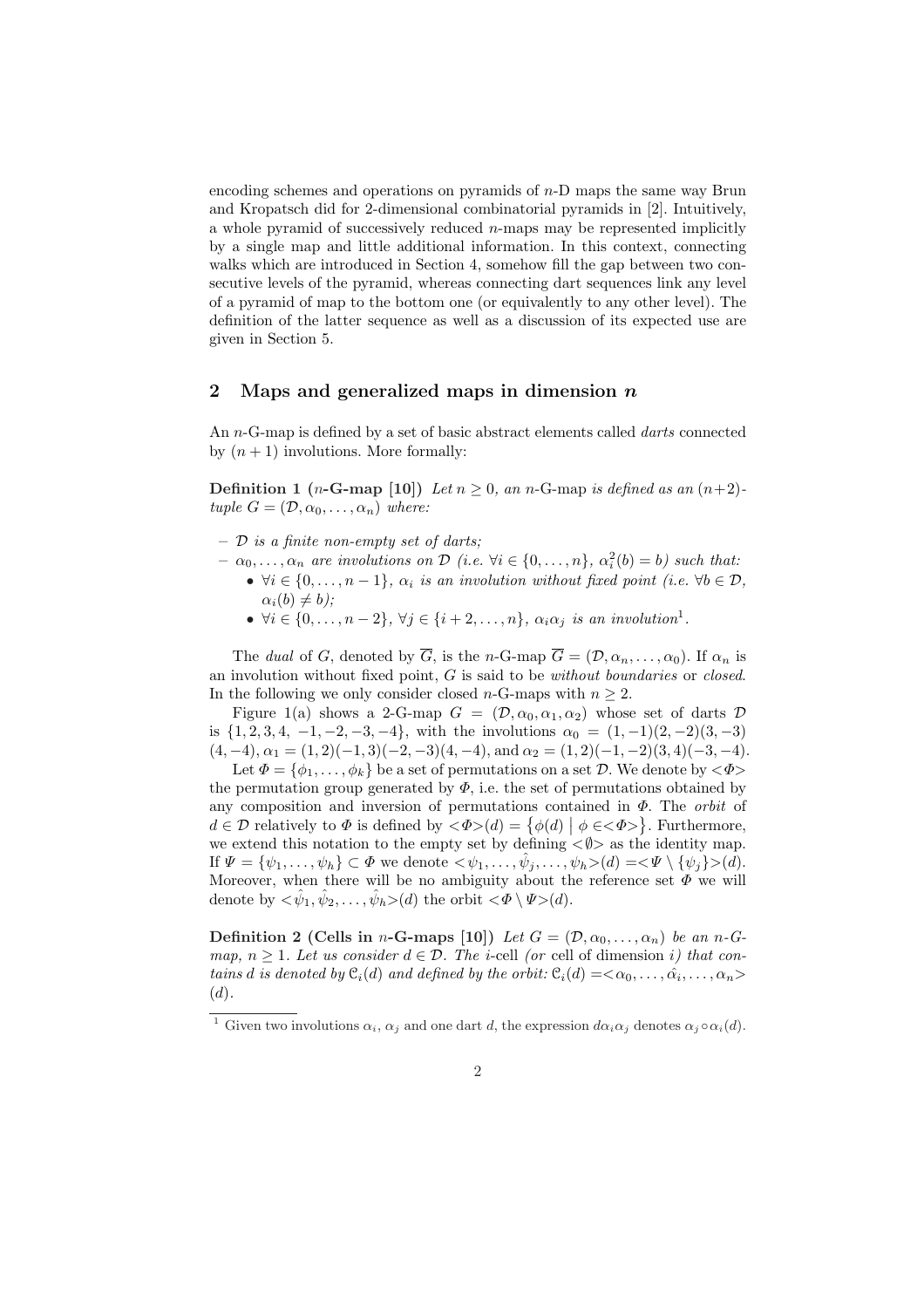Thus, the 2-G-map of Fig. 1(a) counts 2 vertices  $(v_1 = \langle \alpha_1, \alpha_2 \rangle (1) = \{1, 2\}$ and  $v_2 = \{-1, 3, 4, -4, -3, -2\}$ , 2 edges  $(e_1 = \langle \alpha_0, \alpha_2 \rangle (1) = \{1, -1, 2, -2\}$ and  $e_2 = \{3, 4, -3, -4\}$ , and 2 faces (the one bounded by  $e_2$  and the outer one).

**Definition 3** (*n*-map [10]) An *n*-map ( $n \ge 1$ ) is defined as an  $(n + 1)$ -tuple  $M = (\mathcal{D}, \gamma_0, \ldots, \gamma_{n-1})$  such that:

- $-$  D is a finite non-empty set of darts;
- $\gamma_0, \ldots, \gamma_{n-2}$  are involutions on D and  $\gamma_{n-1}$  is a permutation on D such that:  $\forall i \in \{0, \ldots, n-2\}, \forall j \in \{i+2, \ldots, n\}, \gamma_i \gamma_j$  is an involution.

The dual of M, denoted by  $\overline{M}$ , is the n-map  $\overline{M} = (\mathcal{D}, \gamma_0, \gamma_0 \gamma_{n-1}, \dots, \gamma_0 \gamma_1)$ . The inverse of M, denoted by  $M^{-1}$  is defined by  $M^{-1} = (\mathcal{D}, \gamma_0, \ldots, \gamma_{n-2}, \gamma_{n-1}^{-1}).$ Note that Damiand and Lienhardt introduced a definition of  $n$ -map as an  $(n+1)$ tuple  $(\mathcal{D}, \beta_n, \ldots, \beta_1)$  defined as the inverse of the dual of our map M. If we forget the inverse relationships (which only reverses the orientation), we have  $\gamma_0 = \beta_n$ and  $\beta_i = \gamma_0 \gamma_i$  for  $i \in \{1, ..., n-1\}$ . The application  $\beta_1$  is the permutation of the map while  $(\beta_i)_{i\in\{2,\ldots,n\}}$  defines its involutions.

Definition 4 (Cells in n-maps [10]) Let  $M = (\mathcal{D}, \gamma_0, \ldots, \gamma_{n-1})$  be an n-map,  $n \geq 1$ . The *i*-cell (or cell of dimension *i*) of M that owns a given dart  $d \in \mathcal{D}$  is denoted by  $\mathfrak{C}_i(d)$  and defined by the orbits:

$$
\forall i \in \{0, \dots, n-1\} \; \mathcal{C}_i(d) = \langle \gamma_0, \dots, \hat{\gamma}_i, \dots, \gamma_{n-1} \rangle \; (d)
$$
  
For  $i = n$  
$$
\mathcal{C}_n(d) = \langle \gamma_0 \gamma_1, \dots, \gamma_0 \gamma_{n-1} \rangle \; (d)
$$

In both an *n*-map and an *n*-G-map, two cells  $C$  and  $C'$  with different dimensions will be called *incident* if  $C \cap C' \neq \emptyset$ . Moreover, the *degree* of an *i*-cell C is the number of  $(i + 1)$ -cells incident to C, whereas the *dual degree* of C is the number of  $(i-1)$ -cells incident to C. An n-cell (resp. a 0-cell) has a degree (resp. dual degree) equal to 0.

An *n*-map may be associated to an *n*-G-map, as stated by the next definition. This direct link between the two structures has been used in [5] to show that the removal operation in maps which we present in Section 3 is properly defined.

Definition 5 (Map of the hypervolumes) Let  $G = (\mathcal{D}, \alpha_0, \dots, \alpha_n)$  be an n-G-map,  $n \geq 1$ . The n-map  $HV(G) = (\mathcal{D}, \delta_0 = \alpha_n \alpha_0, \ldots, \delta_{n-1} = \alpha_n \alpha_{n-1})$  is called the map of the hypervolumes of G.

A connected component of a map  $(\mathcal{D}, \gamma_0, \ldots, \gamma_{n-1})$  is a set  $\langle \gamma_0, \ldots, \gamma_{n-1} \rangle(d)$ for some  $d \in \mathcal{D}$ . Lienhardt [11] proved that if an n-G-map G is orientable,  $HV(G)$ has two connected components. In the following we only consider orientable n-G-maps.

# 3 Cells removal in maps and G-maps

We recall here the main definitions and results about the simultaneous removal of cells in (G-)-maps that have been presented in [5].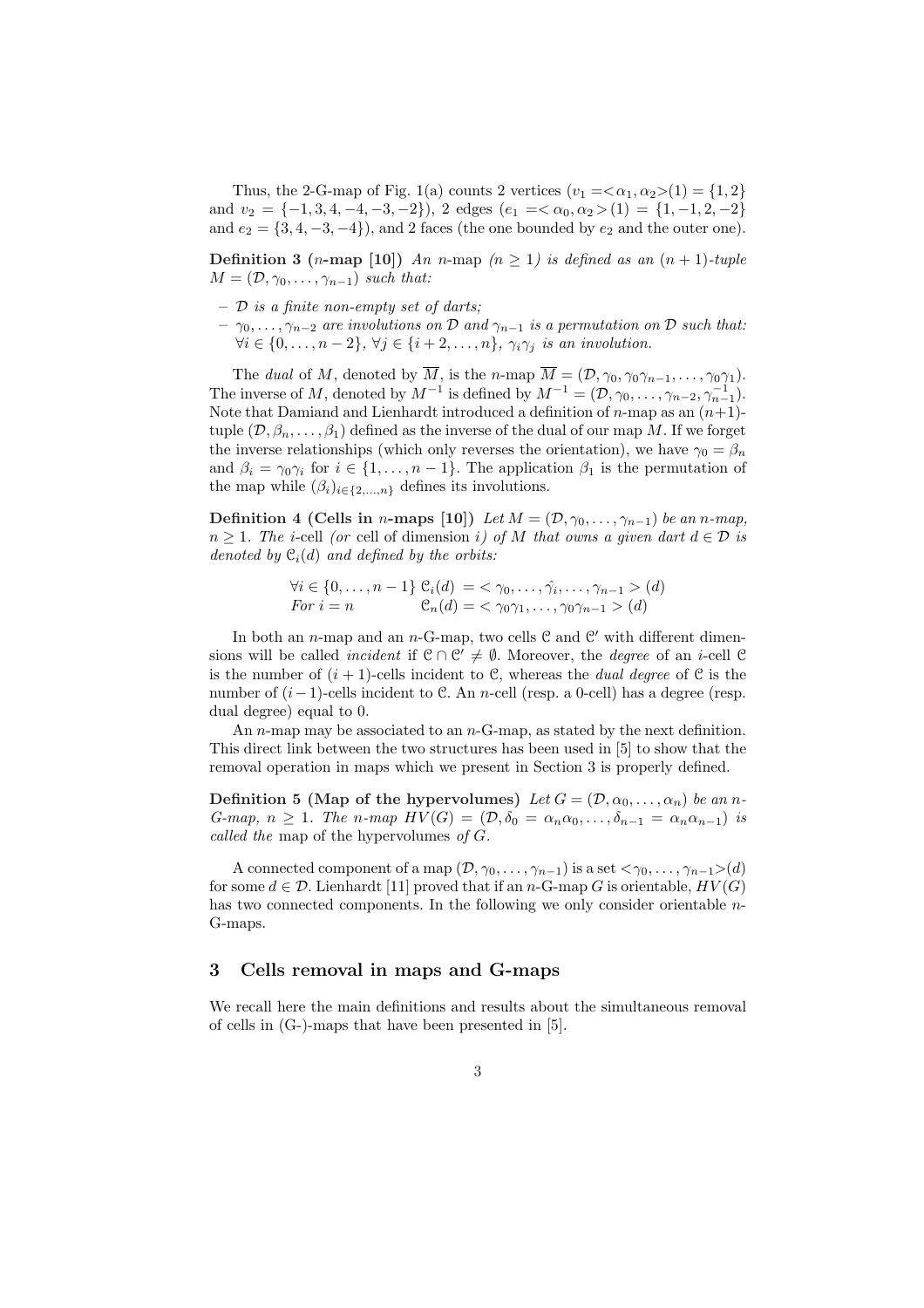

Fig. 1. (a) A 2-G-map. (b) A 2-G-map  $G$  (top row) from which the two white vertices are to be removed, yielding a map  $G'$  (bottom row). The connecting walks  $CW_{G,G'}^0(b)$  =  $(b = b_0, b_1, b_2)$  (second row) and  $CW_{G, G'}^0(d) = (d = d_0, d_1, d_2)$  (third row).

#### 3.1 Cells removal in G-maps

As the number of  $(i + 1)$ -cells that are incident to it, the degree of an *i*-cell C in an n-G-map  $G = (\mathcal{D}, \alpha_0, \dots, \alpha_n)$  is the number of sets in the set  $\Delta = \{ \leq \alpha_0, \dots, \alpha_n \}$  $\hat{\alpha}_{i+1} > (d) | d \in \mathcal{C}$ . As part of a criterion for cells that may be removed from a G-map, we need a notion of degree that better reflects the local configuration of a cell: the local degree. A detailed justification for the following definition may be found in [6].

**Definition 6 (Local degree in G-maps)** Let  $C$  be an *i*-cell in an *n*-G-map.

– For  $i \in \{0, \ldots, n-1\}$ , the local degree of C is the number

 $\overline{\mathcal{A}}$  $<\hat{\alpha}_i, \hat{\alpha}_{i+1}>(b)$  $\vert b \in \mathcal{C} \} \vert$ 

– For  $i \in \{1, \ldots, n\}$ , the dual local degree of C is the number

$$
\left| \left\{ <\hat{\alpha}_{i-1}, \hat{\alpha}_i > (b) \; \middle| \; b \in \mathcal{C} \right\} \right|
$$

The local degree (resp. the dual local degree) of an n-cell (resp. a 0-cell) is 0.

Intuitively, the local degree of an *i*-cell  $C$  is the number of  $(i + 1)$ -cells that locally appear to be incident to C. It is called *local* because it may be different from the degree since an  $(i+1)$ -cell may be incident more than once to an *i*-cell, as illustrated in Fig. 1 where the 1-cell  $e_2$  is multi-incident to the 0-cell  $v_2$ , hence the cell  $v_2$  has a degree 2 and a local degree 3. On the other hand, the dual local degree of an *i*-cell C is the number of  $(i - 1)$ -cells that appear to be incident to C.

It is known since [3, 4] that cells that may be removed or contracted in a G-map must satisfy a criterion which, although correct, was mistakenly called "having a local degree  $2$ ". In [6, 5], the notion of *regularity*, recalled below, was introduced in order to state a new criterion based on the correct definition of the local degree (Definitions 6 and 10). (Definitions 6 and 10).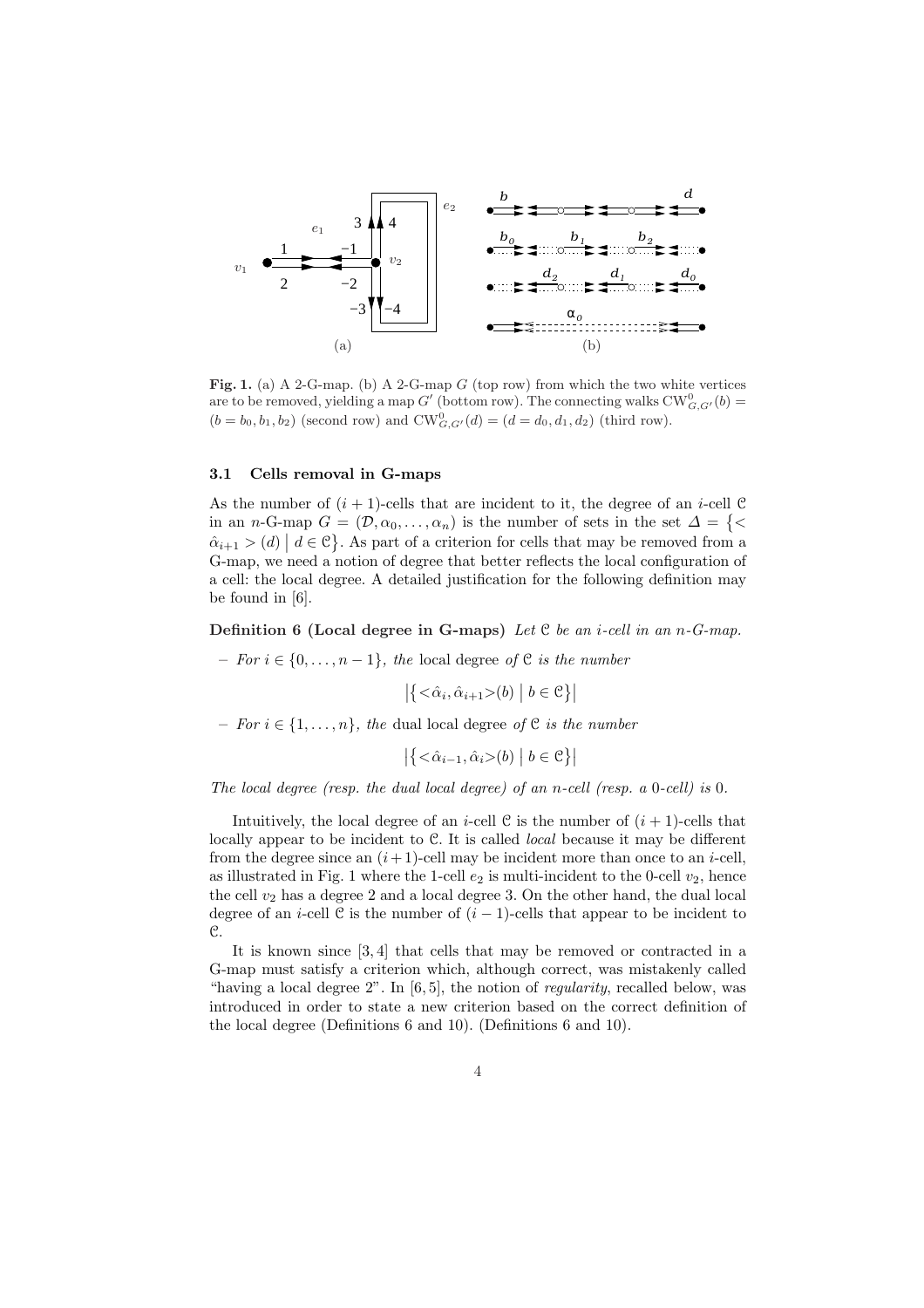Definition 7 (Regular cell) An i-cell  $(i \leq n-2)$  in an n-G-map is said to be regular if it satisfies the two following conditions:

- a)  $\forall d \in \mathcal{C}, d\alpha_{i+1}\alpha_{i+2} = d\alpha_{i+2}\alpha_{i+1}$  or  $d\alpha_{i+1}\alpha_{i+2} \notin <\hat{\alpha}_i, \hat{\alpha}_{i+1} > (d\alpha_{i+2}\alpha_{i+1}),$ and
- b)  $\forall b \in \mathcal{C}, b\alpha_{i+1} \notin <\hat{\alpha}_i, \hat{\alpha}_{i+1}>$

Cells of dimension  $n-1$  are defined as regular cells too.

The following theorem shows that the criterion given by Damiand et al. (which is given by condition  $ii$ )) is more restrictive than the actual notion of local degree. (Condition *ii*) merely excludes cells with local degree 1.)

Theorem 1 For any  $i \in \{0, \ldots, n-2\}$ , an *i-cell*  $\mathfrak C$  is a regular cell with local degree 2 if and only if

i) ∃ $b \in \mathcal{C}$ ,  $b\alpha_{i+1} \notin <\hat{\alpha}_i, \hat{\alpha}_{i+1} > (b)$ , and ii)  $\forall b \in \mathcal{C}, b\alpha_{i+1}\alpha_{i+2} = b\alpha_{i+2}\alpha_{i+1}$ 

We may know describe families of sets of cells to be removed, which we call removal kernels, and for which the simultaneous removal operation is properly defined.

**Definition 8 (Removal kernel)** Let G be an  $n$ -G-map. A removal kernel  $K_r$ in G is a family of sets  $\{R_i\}_{0 \leq i \leq n}$  where  $R_i$ ,  $0 \leq i \leq n$ , is a set of regular *i*-cells (Definition 7) with local degree 2 (Definition 6),  $R_n = \emptyset$ , and all cells of  $R = \bigcup_{i=0}^n R_i$  are disjoint. We denote by  $R^* = \bigcup_{e \in R} \mathcal{C}$ , the set of all darts in  $K_r$ .

The following definition for the simultaneous removal of cells is slightly simpler and was proved to be equivalent ([6, Proposition 10]) to the one used in [4, 8].

Definition 9 (Cells removal in n-G-maps [5, 4]) Let  $G = (\mathcal{D}, \alpha_0, \ldots, \alpha_n)$ be an n-G-map and  $K_r = \{R_i\}_{0 \leq i \leq n-1}$  be a removal kernel in G. The n-G-map resulting of the removal of the cells of R is  $G' = (\mathcal{D}', \alpha'_0, \ldots, \alpha'_n)$  where:

- 1.  $\mathcal{D}' = \mathcal{D} \setminus R^*$ ;
- 2.  $\forall d \in \mathcal{D}'$ ,  $d\alpha'_n = d\alpha_n$ ;
- 3.  $\forall i, 0 \leq i < n, \forall d \in \mathcal{D}'$ ,  $d\alpha'_i = d' = d(\alpha_i \alpha_{i+1})^k \alpha_i$  where k is the smallest integer such that  $d' \in \mathcal{D}'$ .

We denote  $G' = G \setminus K_r$  or  $G' = G \setminus R^*$ .

### 3.2 Cells removal in  $n$ -maps

We recall here the definition of the simultaneous removal of cells in an  $n$ -map, which was proved to be valid as it actually defines a map [5, Theorem 6]. As for G-maps, we need a notion of local degree in a map.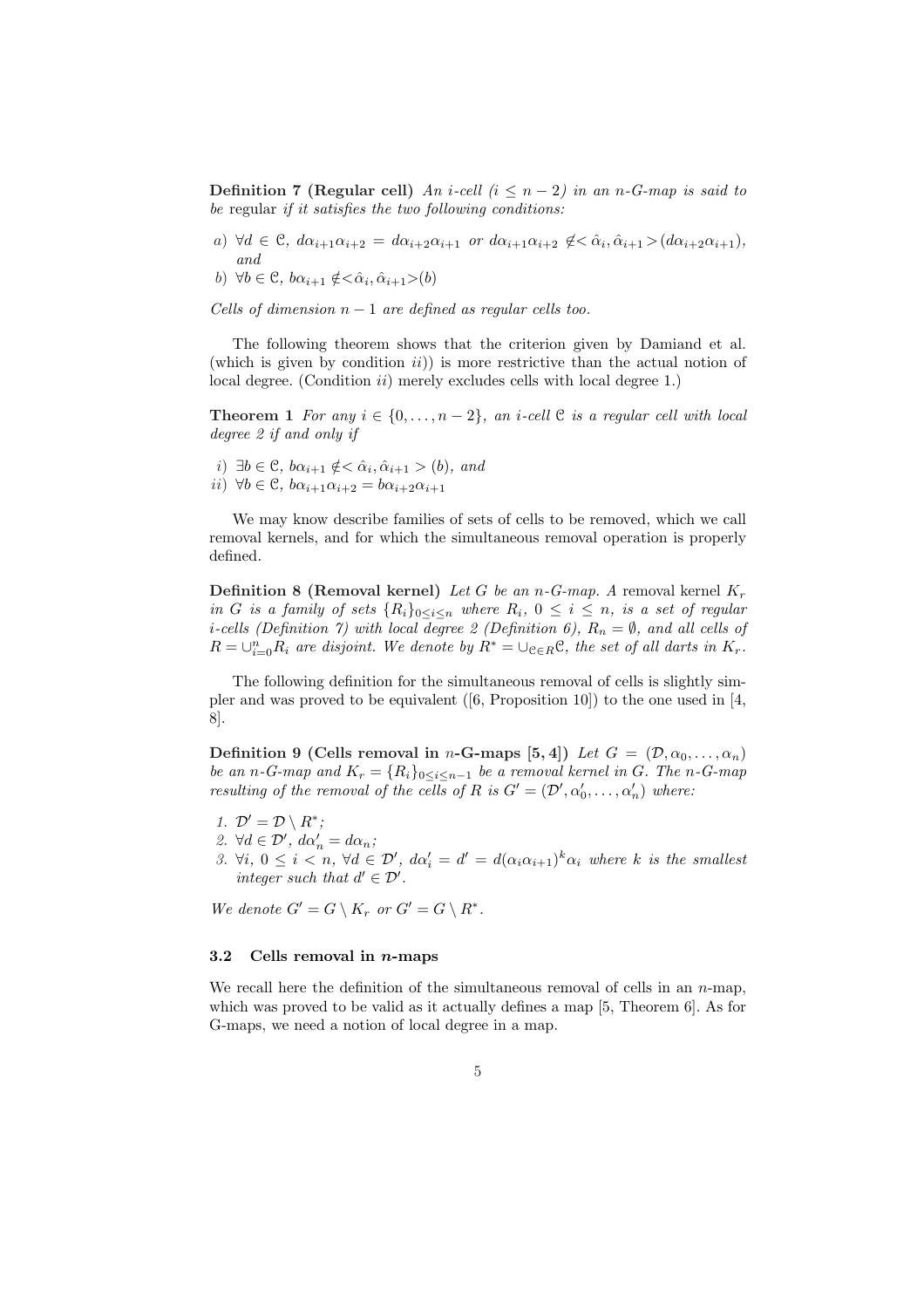Definition 10 (Local degree in maps) Let  $C$  be an *i*-cell in an *n*-map.

– The local degree of  $C$  is the number

$$
|\{<\hat{\gamma}_i, \hat{\gamma}_{i+1} > (b) | b \in \mathcal{C}\}| \quad \text{if } i \in \{0, \dots, n-2\} |\{<\gamma_0\gamma_1, \dots, \gamma_0\gamma_{n-2} > (b) | b \in \mathcal{C}\}| \quad \text{if } i = n-1
$$

– The dual local degree of  $C$  is the number

$$
|\{<\hat{\gamma}_i, \hat{\gamma}_{i-1} > (b) | b \in \mathcal{C}\}| \quad \text{for } i \in \{1, ..., n-1\}
$$
  

$$
|\{<\gamma_0\gamma_1, ..., \gamma_0\gamma_{n-2} > (b) | b \in \mathcal{C}\}| \quad \text{for } i = n
$$

The local degree (resp. the dual local degree) of an n-cell (resp. a  $0$ -cell) is  $0$ .

A notion of regular cell in an n-map which derives from the same notion in Gmaps (Definition 7) has also been defined ([6, Definition 16]). With Definition 10, it allows us to define removal kernels in maps the same way we did for G-maps (Definition 8).

Definition 11 (Cells removal in n-maps [5]) Let  $M = (\mathcal{D}, \gamma_0, \dots, \gamma_{n-1})$  be an n-map and  $S_r = \{R_i\}_{0 \leq i \leq n-1}$  a removal set in M. We define the  $(n-1)$ -tuple  $M \setminus S_r = (\mathcal{D}', \gamma'_0, \ldots, \gamma'_{n-1})$  obtained after removal of the cells of  $S_r$  by:

$$
- \mathcal{D}' = \mathcal{D} \setminus R^*;
$$

- $-\forall i \in \{0,\ldots,n-2\}, \ \forall d \in \mathcal{D}', \ d\gamma_i' = d(\gamma_i \gamma_{i+1}^{-1})^k \gamma_i, \ where \ k \ is \ the \ smallest$ integer such that  $d(\gamma_i \gamma_{i+1}^{-1})^k \gamma_i \in \mathcal{D}'$ .
- $-$  For  $i = n 1$ , ∀d ∈  $\mathcal{D}'$ ,  $d\gamma'_{n-1} = d\gamma_{n-1}^{k+1}$  where k is the smallest integer such that  $d\gamma_{n-1}^{k+1} \in \mathcal{D}'$ .

# 4 Connecting walks

The permutations or involutions which define the map resulting from a removal operation are obtained by somehow following a path in the original map until a surviving dart has been found (see Definitions 9 and 11). This leads to the notion of the so called *connecting walks* which we define here and whose main properties are described. Proof of the results presented in this section may be found in [6].

In the sequel, if  $S = (d_1, d_2, \ldots, d_p)$  and  $S' = (b_1, b_2, \ldots, b_q)$  are sequences of darts in a (G-)map for  $\{p,q\} \subset \mathbb{N}$ , then we denote by  $S^{\circ}$  the sequence  $(d_2,\ldots,d_p)$ (i.e. S without its first dart), and by  $reverse(S)$  the sequence  $(d_p, d_{p-1}, \ldots, d_1)$ . Furthermore, we denote  $S \cdot S' = (d_1, \ldots, d_p, b_1, \ldots, b_q)$ . We also denote by  $last(S)$ the last dart of S.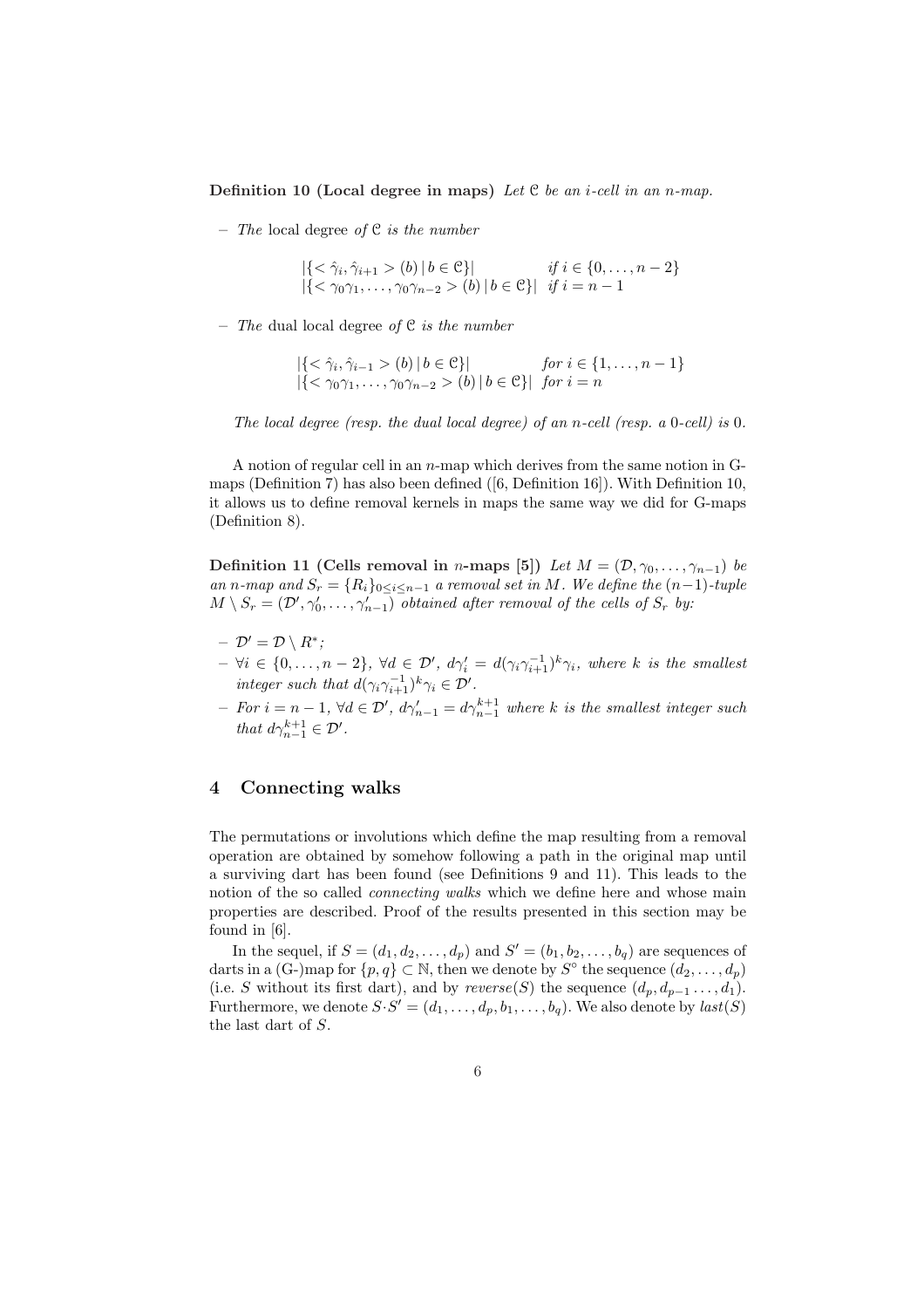#### 4.1 Connecting walks in generalized maps

Definition 12 (Connecting walk in n-G-maps) Let  $G = (\mathcal{D}, \alpha_0, \dots, \alpha_n)$  be an n-G-map and  $K_r = \{R_i\}_{0 \leq i \leq n}$  be a removal kernel in G. Let  $G' = G \setminus$  $K_r = (\mathcal{D}', \alpha'_0, \dots, \alpha'_n)$ . The *i*-connecting walk associated to a dart  $d \in \mathcal{D}'$  for  $i \in \{0, \ldots, n\}$ , denoted by  $\text{CW}_{G,G'}^i(d)$ , is the sequence of darts of  $\mathcal D$  defined by:

$$
CW_{G,G'}^{i}(d) = (d_0 = d, d_1, \dots, d_p)
$$

where

$$
- \forall u, 0 \le u \le p, d_u = d(\alpha_i \alpha_{i+1})^u,
$$
  

$$
- p = Min \{ k \in \mathbb{N} | d_k \alpha_i \in \mathcal{D}' \}.
$$

It may be seen that the above definition is linked to the one of the removal operation (Definition 11). To make this link explicit, we may first prove the following property which states that darts of an i-connecting walk are, except for the first one, darts of *i*-cells that have been removed  $([9])$ . This property as well as the next one is illustrated by Figure 1(b), in the 2D case for the ease of visualization.

**Property 1** With the notations of Definition 12, for all  $d \in \mathcal{D}'$  such that  $\text{CW}_{G,G'}^i(d) = (d_0, d_1, \ldots, d_p)$  we have:

$$
\forall k \in \{1, \ldots, p\}, \ d_{k-1} \alpha_i \in R_i^* \ and \ d_k \in R_i^*
$$

Using Property 1, it is clear from Definition 9 and Definition 11 that we also have the following property, which relates *i*-connecting walks to the corresponding involution  $\alpha'_i$  in the resulting map.

**Property 2** Let  $G = (\mathcal{D}, \alpha_0, \dots, \alpha_n)$  be an n-G-map,  $K_r$  be a removal kernel in  $G, G' = G \setminus K_r = (\mathcal{D}', \alpha'_0, \dots, \alpha'_n)$  and  $d \in \mathcal{D}'$ . For all  $i \in \{0, \dots, n\}$  we have

$$
d\alpha_i' = last(\text{CW}_{G, G \backslash K_r}^i(d))\alpha_i
$$

In [7], Grasset defines connecting walks in G-maps in a slightly different way. A first difference is that in Grasset's definition, d does not appear at the beginning of the sequence that defines  $\text{CW}_{G,G'}^i(d)$ , whereas the dart  $d_p\alpha_i$  of Definition 12 is added at the end of the sequence. On the other hand, consecutive darts in a connecting walk as defined by Grasset are linked by alternately either an  $\alpha_i$  or an  $\alpha_{i+1}$  involution when they are always linked by the permutation  $\alpha_i \alpha_{i+1}$  in our definition. Thus, a connecting walks for a given dart and a given dimension counts  $((k-1)/2)+1$  darts when the corresponding one with Grasset's definition has k ones.

Following the definition of [7], connecting walks that are distinct (up to reverse ordering and after removal of their last dart) are always disjoint [7, Proposition 22]. With our definition the property simply becomes that connecting walks are either equal or disjoint. In other words, a removed dart belongs to at most one connecting walk for some  $i \in \{0, \ldots, n\}$ . This result is stated by the following proposition.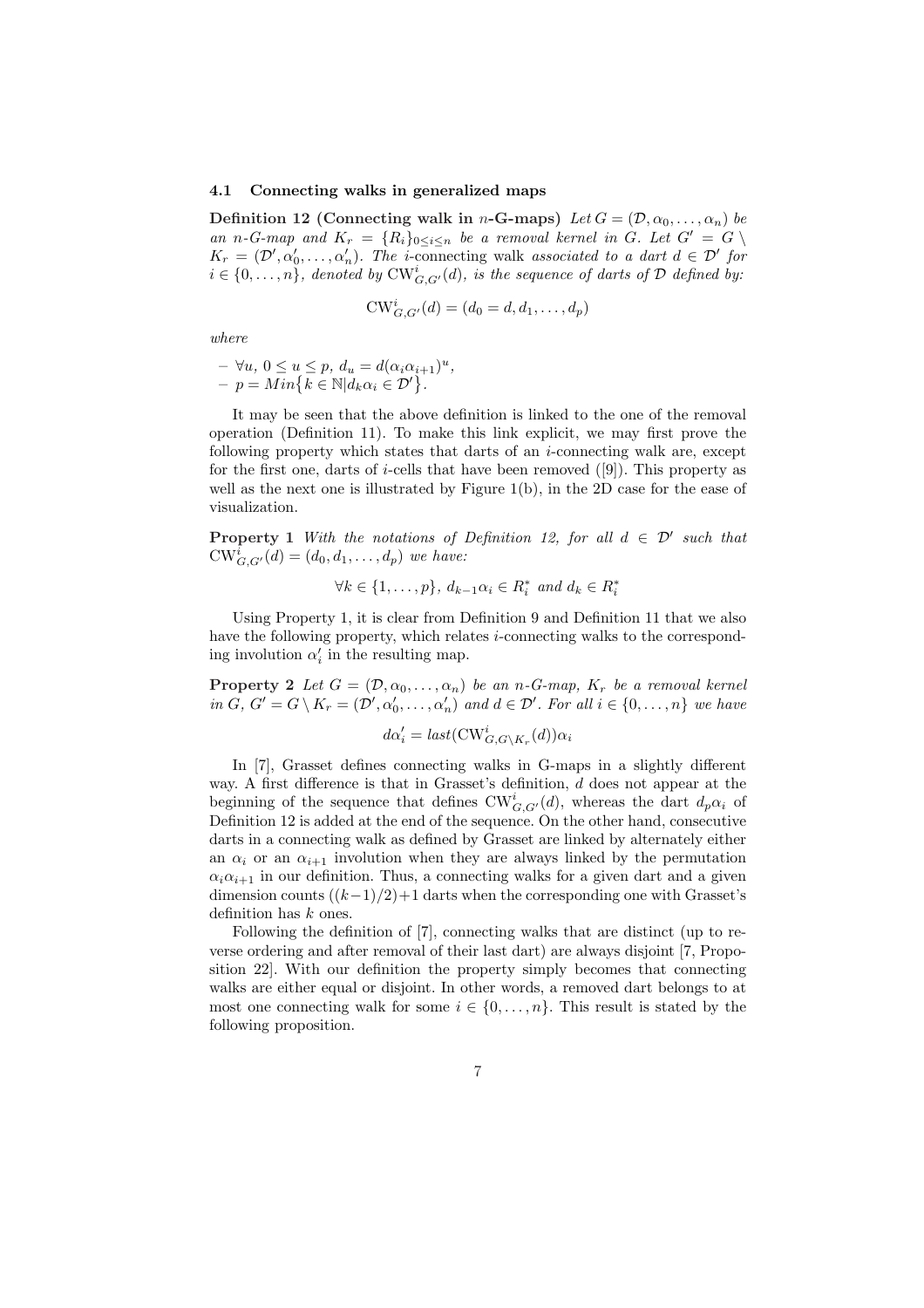**Proposition 1** Let  $G = (\mathcal{D}, \alpha_0, \dots, \alpha_n)$  be an n-G-map,  $K_r$  be a removal kernel in G, and d be a dart of  $R_i^*$  for  $0 \leq i \leq n$ . The dart d belongs to at most one connecting walk. In other words, the two following properties hold:

*i)* 
$$
d \in \bigcup_{b \in \mathcal{D}'} \text{CW}_{G,G \backslash K_r}^i(b)^* \Rightarrow \exists! b \in \mathcal{D}', d \in \text{CW}_{G,G \backslash K_r}^i(b)^{\circ*}
$$
  
*ii)*  $\forall j \in \{0, ..., n\} \setminus \{i\}, \forall b \in \mathcal{D}', d \notin \text{CW}_{G,G \backslash K_r}^j(b)^{\circ*}$ 

Furthermore, there exists a one-to-one correspondence between connecting walks, as any *i*-connecting walk associated with a dart  $d \in \mathcal{D}'$  may be built from the connecting walk associated with  $d\alpha_i'$  (with the notations of Definition 9). This fact is illustrated on Figure 1(b). If connecting walks are associated with involutions, the above mentioned correspondence coincides with the inversion of a permutation.

**Property 3** Let G be an n-G-map and  $K_r$  be a removal kernel in G. Let  $G' = G \setminus K_r = (\mathcal{D}', \alpha'_0, \ldots, \alpha'_n)$ . For all  $i \in \{0, \ldots, n-1\}$  and all  $d \in \mathcal{D}'$ ; if  $\text{CW}_{G,G'}^i(d) = (d_0 = d, d_1, ..., d_p)$  we have:

$$
CW_{G,G'}^i(d\alpha'_i) = (b_0 = d\alpha'_i, b_1, \dots, b_p) \text{ where } b_k = d_{p-k}\alpha_i \text{ for } 0 \le k \le p
$$

Since Property 1 does not guarantee that a dart always belong to a connecting walk, all darts that have been removed may not be traversed by following all the connecting walks. Hence we say that a removal kernel  $K_r$  is *simple* if the following property holds:

$$
\forall i \in \{0, \ldots, n-1\}, \, \forall d \in R_i, \, \exists s \in \mathcal{D}' \mid d \in \text{CW}_{G, G'}^{i}(s)^{S*}
$$

By Proposition 1 the dart  $s$  is necessarily unique and we deduce the following property.

**Property 4** Faudrait donner l'intérêt de la chose If G is an n-G-map and  $K_r$ is a simple removal kernel in G, then we have

$$
\mathcal{D} = \mathcal{D}' \sqcup \left[ \bigsqcup_{d \in \mathcal{D}', \ 0 \leq i \leq n-1} \mathrm{CW}^i_{G, G'}(d)^{\circ *} \right]
$$

where  $\Box$  denotes the union of disjoint sets.

Simple removal kernels may be characterized, in a computationally more efficient way, using the following proposition.

**Proposition 2** A removal kernel  $K_r = \{R_i\}_{i=0,\dots,n}$  in an n-G-map G is simple if and only if:

$$
\forall i \in \{0,\ldots,n-1\},\, \forall d \in R_i^*,\ \langle \alpha_i \alpha_{i+1} \rangle(d) \cap \mathcal{D}' \neq \emptyset
$$

where  $\mathcal{D}'$  is the set of darts of  $G \setminus K_r$ .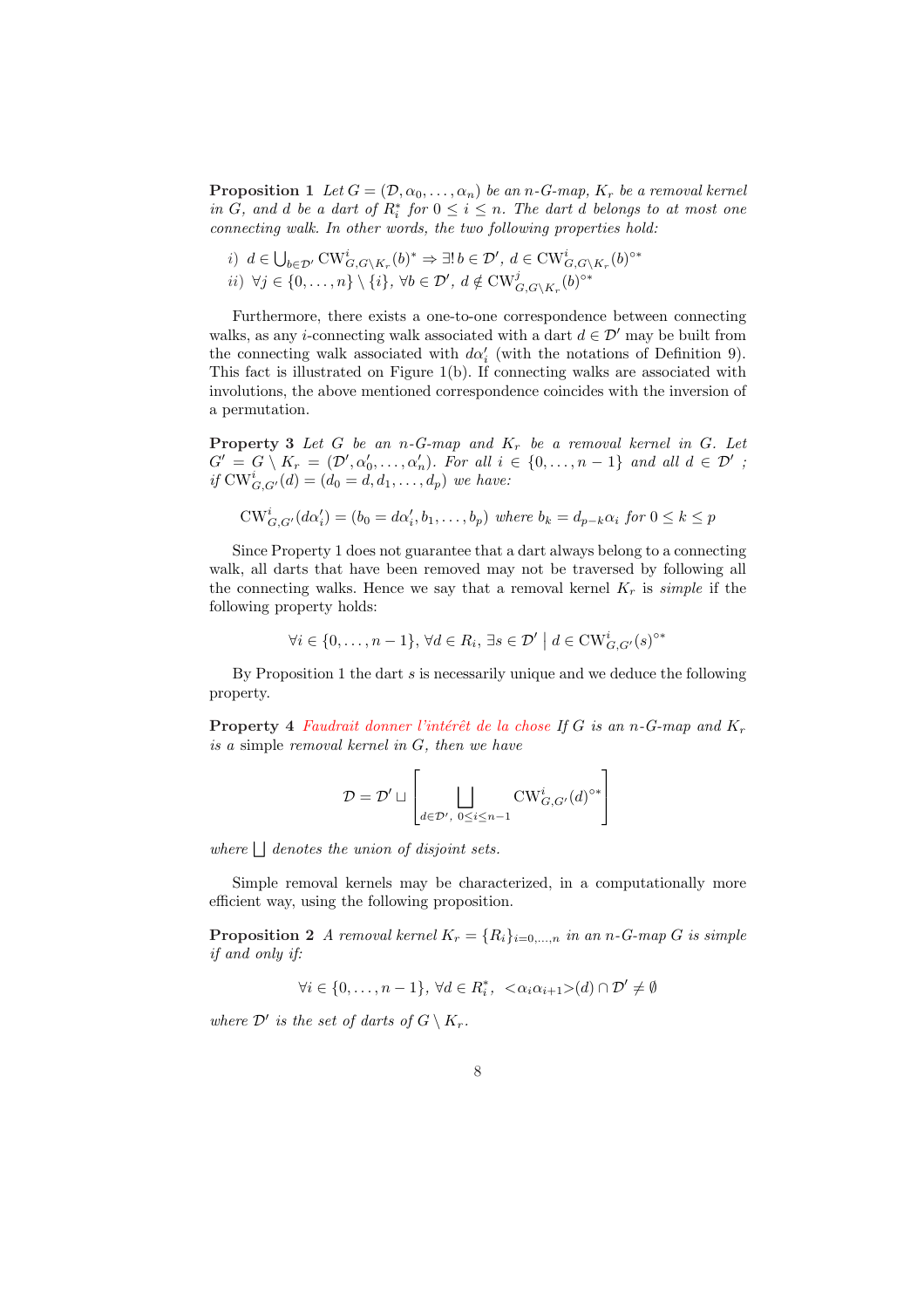#### 4.2 Connecting walks in maps

Definition 13 (Connecting walk in n-maps) Let  $M = (\mathcal{D}, \gamma_0, \dots, \gamma_{n-1})$  be an n-map and  $K_r = \{R_i\}_{0 \leq i \leq n}$  be a removal kernel in M. Let  $M = M \setminus K_r =$  $(\mathcal{D}', \gamma'_0, \ldots, \gamma'_{n-1})$ . The *i*-connecting walk associated to a dart  $d \in \mathcal{D}'$  for  $i \in \mathcal{D}'$  $\{0,\ldots,n\}$ , denoted by  $\text{CW}^i_{M,M'}(d)$ , is the sequence of darts of  $\mathcal D$  defined by

$$
CW_{M,M'}^{i}(d) = (d_0 = d, d_1, \dots, d_p)
$$

where

 $-$  *For*  $i \in \{0, ..., n-2\},\$  $\forall u, 0 \le u \le p, d_u = d(\gamma_i \gamma_{i+1}^{-1})^u \text{ and } p = Min\{k \in \mathbb{N}\}$  $| d_k \gamma_i \in \mathcal{D}' \}$  $- For i = n - 1,$ For  $i = n - 1$ ,<br> $\forall u, 0 \le u \le p$ ,  $d_u = d\gamma_{n-1}^u$  and  $p = Min\{k \in \mathbb{N}\}$  $\mid d_k \gamma_{n-1} \in \mathcal{D}' \}$ 

Again, we have the two following properties which link the definition of the removal operation of cells with the one of connecting walks.

**Property 5** With the notations of Definition 13, for all  $d \in \mathcal{D}'$  such that  $\text{CW}_{M,M'}^i(d) = (d_0, d_1, \ldots, d_p)$  we have:

 $\forall k \in \{1, \ldots, p\}, d_{k-1}\gamma_i \in R_i^* \text{ and } d_k \in R_i^*$ 

**Property 6** Let  $M = (\mathcal{D}, \gamma_0, \dots, \gamma_{n-1})$  be an n-map,  $K_r$  be a removal kernel in M,  $M' = M \setminus K_r = (\mathcal{D}', \gamma'_0, \dots, \gamma'_{n-1})$  and  $d \in \mathcal{D}'$ . For all  $i \in \{0, \dots, n\}$  we have

$$
d\gamma_i' = \text{last}(\text{CW}_{M,M\setminus K_r}^i(d))\gamma_i
$$

As we claimed in our introduction, generalized maps do not allow to manipulate easily notions related with the orientation over the underlying quasimanifold, when the latter is orientable. This in due, in part, to the fact that in this case a G-map, by using twice as many darts as really needed, actually encodes the two possible orientations<sup>2</sup> at the same time. A connecting walk in a G-map, as defined in this paper, uses a fixed orientation by skipping darts. It is therefore consistent with respect to this orientation property and, not surprisingly, we have proved the following proposition.

**Proposition 3** Let  $G = (\mathcal{D}, \alpha_0, \dots, \alpha_n)$  be an n-G-map and  $M = HV(G)$  be its n-map of the hypervolumes. Let  $K_r$  be a removal kernel in G, let  $G' = G \backslash K_r$ and  $M' = M \setminus HV(K_r) = (\mathcal{D}', \gamma'_0, \ldots, \gamma'_{n-1})$ . For any dart  $d \in \mathcal{D}$  and any  $i \in \{0, \ldots, n-2\}$ . The *i*-connecting walks of d respectively in G and M (with respect to  $K_r$  and  $HV(K_r)$  satisfy

$$
\mathrm{CW}^i_{G,G'}(d) = \mathrm{CW}^i_{M,M'}(d)
$$

Furthermore, we have

$$
\mathrm{CW}^{(n-1)}_{G,G'}(d)^\circ = \mathit{reverse}(\mathrm{CW}^{(n-1)}_{M,M'}(d\gamma_{n-1}')^\circ)
$$

<sup>2</sup> Two orientations which are given by the two connected components of the map of the hypervolumes.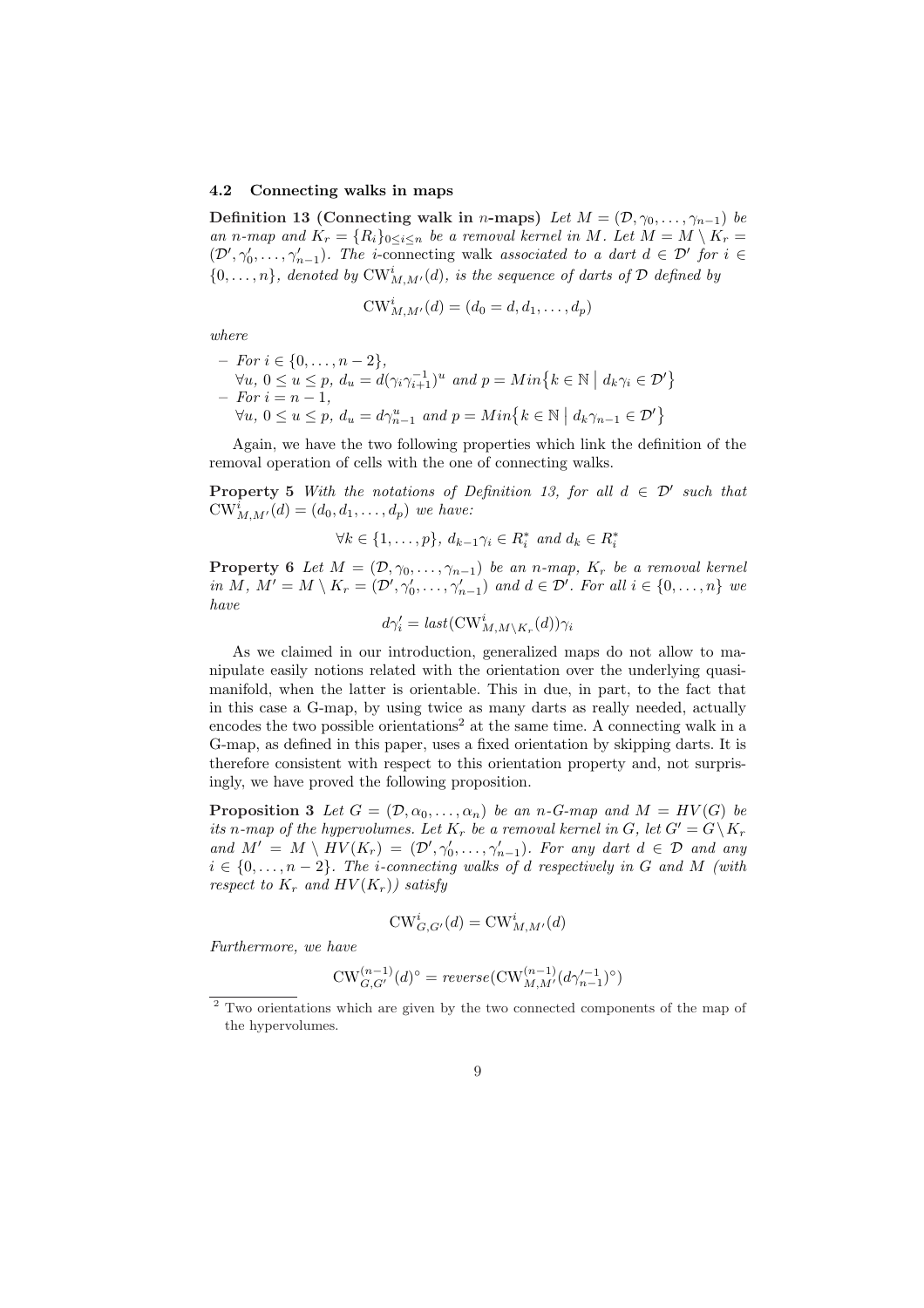### 5 n-D Combinatorial pyramids

In this section we defined pyramids of combinatorial  $n$ -maps and introduce the connecting dart sequences which will be of interest to derive a concise encoding of pyramids.

Definition 14 (Pyramid of n-maps) A pyramid of n-maps with height  $h \in \mathbb{N}$ is an h-tuple  $(M_0, K_1, \ldots, K_h)$  where  $M_0$  is an n-map and  $K_l, l \in \{1, \ldots, h\}$ , is a removal kernel for the map  $M_{l-1}$ , which is defined by  $M_l = M_{l-1} \setminus K_l$  for  $l \in \{1, \ldots, h\}.$ 

When dealing with a pyramid of *n*-maps  $(M_0, K_1, \ldots, K_h)$ ,  $h \in \mathbb{N}^*$ , we usually denote  $M_l = (\mathcal{D}_l, \gamma_{l,0}, \ldots, \gamma_{l,n-1})$  for  $l \in \{0, \ldots, h\}$ , and when no confusion may arise we simply refer to a permutation of  $M_l$  as  $\gamma_{l,i}$  for  $i \in \{0, \ldots, n-1\}$  without mentioning the map  $M_l$ . We also shorten  $\gamma_{0,i}$  as  $\gamma_i$  for all  $i \in \{0, \ldots, n-1\}$ . Eventually, we denote  $K_l = \{R_{l,i}\}_{i=1,\ldots,n}$ .

We may now give the definition of a connected dart sequence which makes the link, as shown by two propositions given further on, between any tow levels of a pyramid the same way a connecting walk does between two consecutive levels.

Definition 15 (Connecting dart sequence) Let  $(M_0, K_1, \ldots, K_h)$  be a pyramid of n-maps. For  $l \in \{0, \ldots, h\}$ , we define the *i*-connecting dart sequence  $(0 \leq i \leq n)$  associated to a dart  $d \in \mathcal{D}_l$  at level l as follows:

 $-$  For  $l = 0$ ,  $CDS_0^i(d) = (d)$ , and  $-$  for  $l \in \{1, ..., h\}$ • If  $i \leq n-2$ ,  $CDS_l^i(d) = GL_{l-1}^i(d_0) \cdot GL_{l-1}^i(d_1) \cdot ... \cdot GL_{l-1}^i(d_p)$ where:  $\overline{a}$  $\sqrt{ }$  $\mathcal{L}$  $(d = d_0, \ldots, d_p) = CW^i_{M_{l-1},M_l}(d)$  $\forall r \in \{0, ..., p-1\}, \ \mathrm{GL}_{l-1}^{i}(d_r) = \mathrm{CDS}_{l-1}^{i}(d_r) \cdot \mathrm{CDS}_{l-1}^{i+1}(d_r \gamma_{l-1,i})^{\circ}$  $GL_{l-1}^{i}(d_{p}) = CDS_{l-1}^{i}(d_{p})$ 

• If  $i = n - 1$ ,  $CDS_l^{n-1}(d) = CDS_{l-1}^{n-1}(d_0) \cdot CDS_{l-1}^{n-1}(d_1) \cdot \ldots \cdot CDS_{l-1}^{n-1}(d_p)$ where  $(d = d_0, ..., d_p) = CW_{M_{l-1},M_l}^{n-1}(d)$ .

One may obviously not expect the darts of a such defined connecting dart sequence to belong to removed cells of a single dimension, as it is the case for connecting walks (Propositions 1 and 5). For example, darts of the connecting dart sequence  $CDS_2^0(b)$  in Figure 2 belong to both 1-cells and 0-cells which have been removed from  $M_0$  and  $M_1$ , respectively. Still, the first dart of a connecting dart sequence at level l is the only dart belonging to  $\mathcal{D}_l$ . Indeed, we have the following proposition.

**Proposition 4** Let  $(M_0, K_1, \ldots, K_h)$  be a pyramid of n-maps and  $l \in \{1, \ldots, h\}$ . For all dart  $d \in \mathcal{D}_l$  and  $i \in \{0, \ldots, n-1\}$  we have  $CDS_l^i(d)^{\circ*} \cap \mathcal{D}_l = \emptyset$ .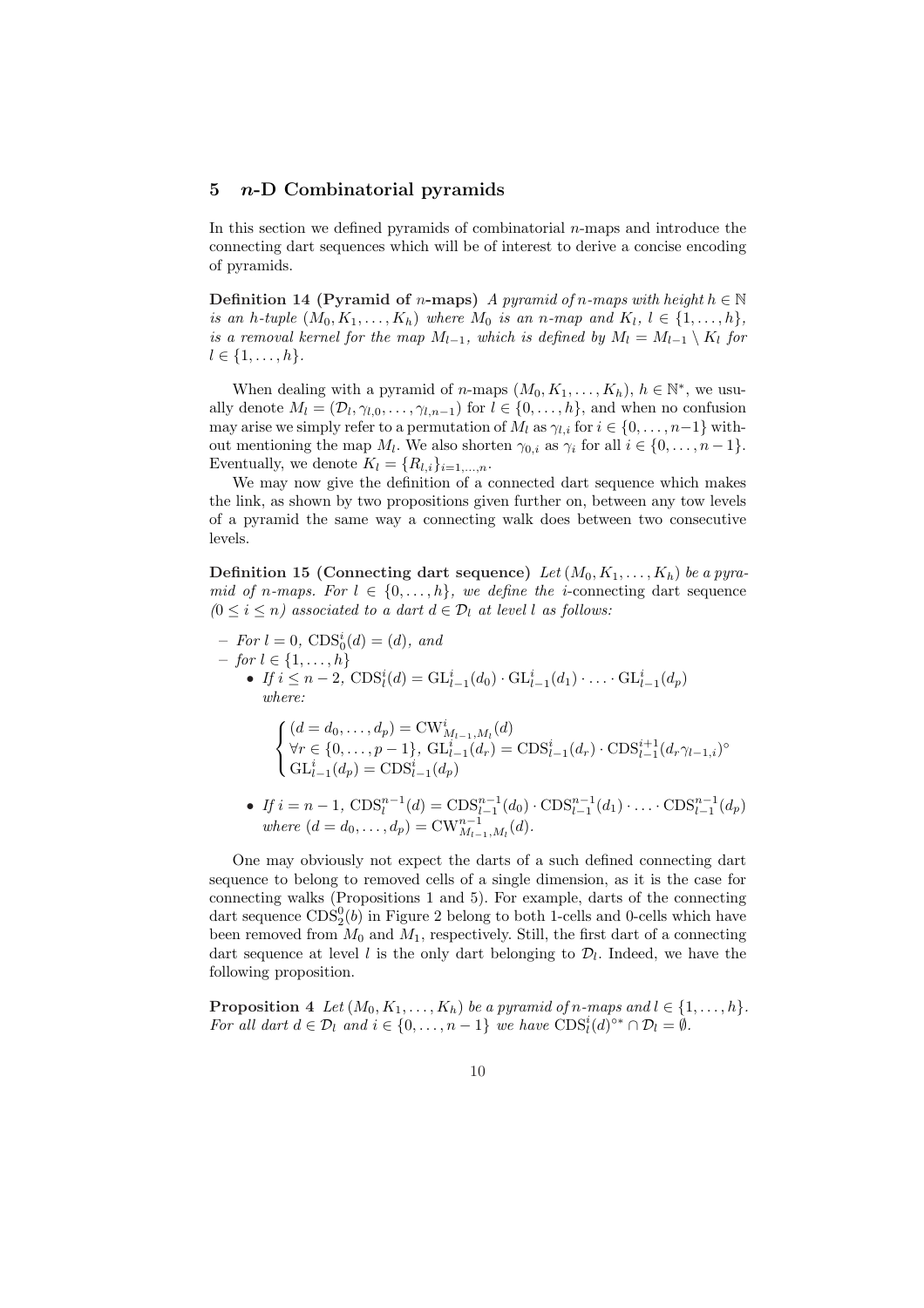

Fig. 2. A 3D combinatorial pyramid  $(M_0, K_1, K_2)$ . (a) The 3-map  $M_0$ . (b) The 3-map  $M_1$  obtained after removing the edges  $e_1$  and  $e_2$  from  $M_0$ . (c) The map  $M_2$  obtained after removing the vertices  $v_1, v_2$ , and  $v_3$  from  $M_1$ . Four involutions  $\gamma_0$  are materialized by two dotted lines. (d) The connecting dart sequence  $CDS<sub>2</sub><sup>0</sup>(b)$  (black darts). (e) The connecting dart sequence  $CDS<sub>2</sub><sup>0</sup>(b)$  (black darts).

Connecting dart sequences also share with connecting walks the property that the last dart of an *i*-connecting dart sequence associated with a dart d at level l is linked with the dart  $d\gamma_{l,i}$  by the permutation  $\gamma_i$ .

**Proposition 5** Let  $(M_0, K_1, \ldots, K_h)$  be a pyramid of n-maps for  $h \in \mathbb{N}^*$ , with the notations of Definition 15. Let  $d \in \mathcal{D}_l$  for  $l \in \{1, \ldots, h\}$ . We have

 $last(\text{CDS}_l^i(d))\gamma_{0,i} = d\gamma_{l,i}$ 

Furthermore, we shall prove in a forthcoming paper that consecutive darts in a connecting dart sequence at level l are related in the bottom map  $M_0$ , and that these relations only depend on the position of some darts relatively to the sets  $R_{k,j}$  for  $k \in \{0, \ldots, l-1\}$  and  $j \in \{0, \ldots, n-1\}$ . This property will allow us to provide an iterative definition for connecting dart sequences which, in turn, yields a mean to retrieve the value of any permutation  $\gamma_{l,i}$ , hence to build efficiently any map  $M_l$ ,  $0 \leq l \leq h$ . Indeed, it will be possible to follow the *i*-connecting dart sequence corresponding to the application of  $\gamma_{l,i}$  from the knowledge of the sets  $R_{k,j}$  and finally use Proposition 5. As all the latter sets are disjoint, labeling each dart of the map  $M_0$  with its highest surviving level and the dimension of the relevant cell being removed will be sufficient to store the whole pyramid and efficiently retrieve any of its levels using an approach similar to the one presented in [2].

## 6 Conclusion

Using the definition given in [6] for the simultaneous removal of cells in an  $n$ map, we have defined here  $n$ -dimensional combinatorial pyramids the way Brun